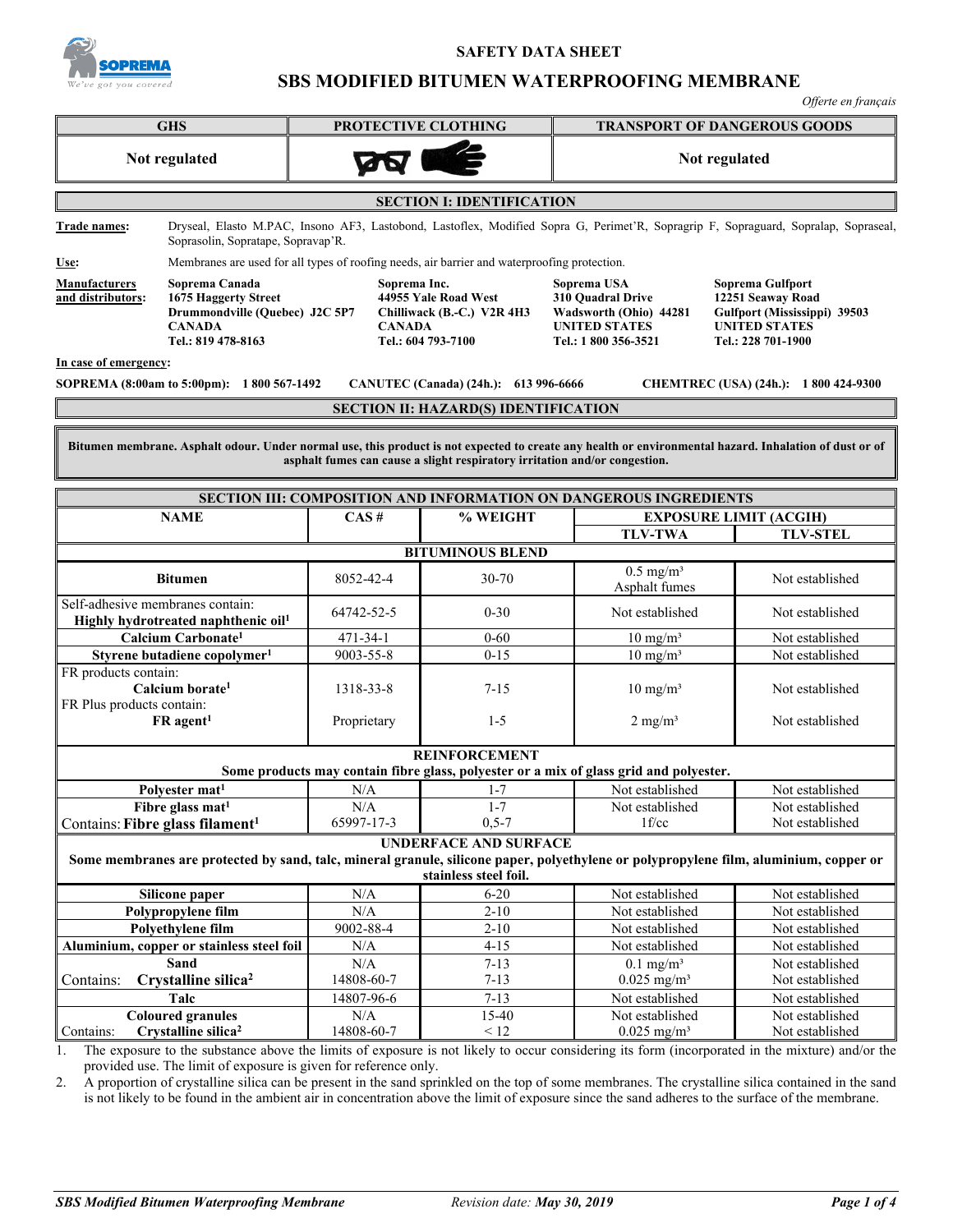# *Effects of short term (acute) exposure*

# **SKIN CONTACT**

The product can cause a mechanical irritation of the skin because of its rough surface. If the membrane is torch-applied, asphalt fumes can cause skin irritation. The asphalt fumes can cause an irritation of the skin. The contact with this product at high temperature can cause thermal burns.

# **EYE CONTACT**

The product is not likely to cause effects to the eyes. If the membrane is torch-applied, asphalt fumes can be emitted of the product and cause irritations, redness and conjunctivitis to the eyes. The contact with this product at high temperature can cause thermal burns.

#### **INHALATION**

The product is not likely to cause effects on the respiratory system. If the membrane is torch-applied, asphalt fumes can be emitted of the product and cause irritations to the nose, the throat and the respiratory tracts, tiredness, headaches, dizziness, nauseas and insomnia.

# **INGESTION**

Exposure is not likely to occur by this route of entry under normal use of the product.

*Effects of long term (chronic) exposure*

# **SKIN CONTACT**

The repeated or prolonged contact can cause irritation. If the membrane is torch-applied, asphalt fumes can be emitted. The long-term exposure to the asphalt fumes can cause changes of the pigmentation of the skin which can be worsened by the exposure to the sun. (1)

#### **INHALATION**

If the membrane is torch-applied, asphalt fumes can be inhaled. No data on chronic effects of the exposure to asphalt fumes on the lungs.

#### **CARCINOGENICITY**

Due to the product form, exposure to hazardous dusts or fumes is not expected to occur. Information on carcinogenicity is given for reference only. This product is not classifiable as a carcinogen.

*Bitumen:* Asphalt fumes may contain a variety of polycyclic aromatic hydrocarbons (PAH), some of which are associated with the potential of inducing skin cancer. Increasing amounts of PAH may be released if this product is heated above 200°C. Prolonged or repeated contact of PAH with skin may cause skin cancer where poor personal hygiene may be a contributing factor. Asphalt fumes contain substances such as Benzo(a)pyrene and Dibenzo(a,h)anthracene that are known to cause cancer in humans. In its 2013 monograph (Volume 103), the International Agency for Research on Cancer (IARC) conducted a review of the potential carcinogenicity of bitumen (the European term for asphalt). One of its conclusions was that the "occupational exposures to straight-run bitumens and their emissions during road paving are possibly carcinogenic to humans (group 2B)". (1)

*Crystalline Silica:* Breathable crystalline silica from sand is not expected to be released, sand is adhered to product. According to IARC, crystalline silica is carcinogenic for human by inhalation. (3)

*Fibreglass Filament:* Fibreglass is not expected to be released. In 2001, IARC classified fibreglass as Group 3 "not classifiable as to its carcinogenicity to humans". The American Conference of Governmental Industrial Hygienists (ACGIH) and the National Toxicology Program (NTP) classify the substance in Group 2B (possibly carcinogenic to humans) based on studies in which animals were injected with large quantities of fibreglass.

*The other ingredients were not found to be carcinogenic or no information is available on that matter.*

**TERATOGENICITY, EMBRIOTOXICITY, FETOTOXICITY** No information available.

**REPRODUCTIVE TOXICITY** No information available. **MUTAGENICITY** No information available.

# **TOXICOLOGICALLY SYNERGISTIC MATERIALS**

No information available.

#### **POTENTIAL ACCUMULATION** No information available.

### **SECTION IV: FIRST AID MEASURES**

#### **SKIN CONTACT**

If there is presence of dust on the skin, wash gently with water and soap. In the event of contact with the product melted, do not try to remove the product of the affected area and rinse the area affected in cold water. Obtain immediate medical attention. At the end of each working day, clean all the parts of the body which came into contact with asphalt fumes. Clean the clothing contaminated by the asphalt fumes.

#### **EYE CONTACT**

Flush eyes with water for at least 15 minutes while holding eyelids open. Do not attempt to remove material from affected area without medical assistance. Obtain immediate medical attention.

#### **INHALATION**

Remove victim from contaminated place and restore breathing, if required.

#### **INGESTION**

The ingestion of this product is not very likely to occur.

#### **SECTION V: FIRE-FIGHTING MEASURES**

| <b>FLAMMABILITY:</b>                                            | Not applicable |  |
|-----------------------------------------------------------------|----------------|--|
| <b>EXPLOSION DATA:</b>                                          | Not applicable |  |
| <b>FLASH POINT:</b>                                             | Not applicable |  |
| <b>AUTO-IGNITION TEMPERATURE:</b>                               | Not applicable |  |
| <b>FLAMMABILITY LIMITS IN AIR:</b> (% in volume) Not applicable |                |  |

#### **FIRE AND EXPLOSION HAZARDS**

Asphalt fumes are flammable. Torch, used to weld waterproofing membranes, can produce temperatures beyond 1 100°C (2 000°F). Avoid all contact with materials sensitive to these temperatures, as lead or plastic materials. Never work in an enclosed area where gas can accumulate. Shield air conditioning units and other protrusions on the roof with perlite panels or similar material when using the torch around them. Never use torch (es):

- When substrate(s) have been recently covered by solvent-based products (wait until it is dry).
- Near any combustible materials.
- Close to containers containing flammable liquids or materials (keep open flame at least 3 m [10'] away).
- Directly on combustible substrate or insulation.

Voids, holes or gaps in substrate or located nearby the welding zone can be protected against flame penetration. Particular precautions must be taken to keep combustible or heat sensitive insulation away from the torch flame. If wood fibre panels must be installed, use fireproof panels. Avoid presence of combustible materials near open flame. At all times and especially when leaving job site, make sure that there is no smouldering or concealed fire. In that case, strictly follow the safety measures. Job planning must allow for employee presence on the roof at least one hour after torch application. At the end of every day, use a heat detector gun to discover any unusually hot surface. Always have one ABC fire extinguisher on hand, filled and in perfect working order near each torch.

#### **COMBUSTION PRODUCTS**

Burning of this material will produce thick black smoke. Irritating and/or toxic gases including Hydrogen Sulphide and Sulphur Dioxide, traces of metallic fumes may be generated by thermal decomposition or combustion.

# **FIRE FIGHTING INSTRUCTIONS**

Evacuate the area. Wear self-contained breathing apparatus and appropriate protective clothing in accordance with standards. Approach fire from upwind and fight fire from maximum distance or use unmanned hose holders or monitor nozzles. Always stay away from the

*SBS Modified Bitumen Waterproofing Membrane Revision date: May 30, 2019 Page 2 of 4*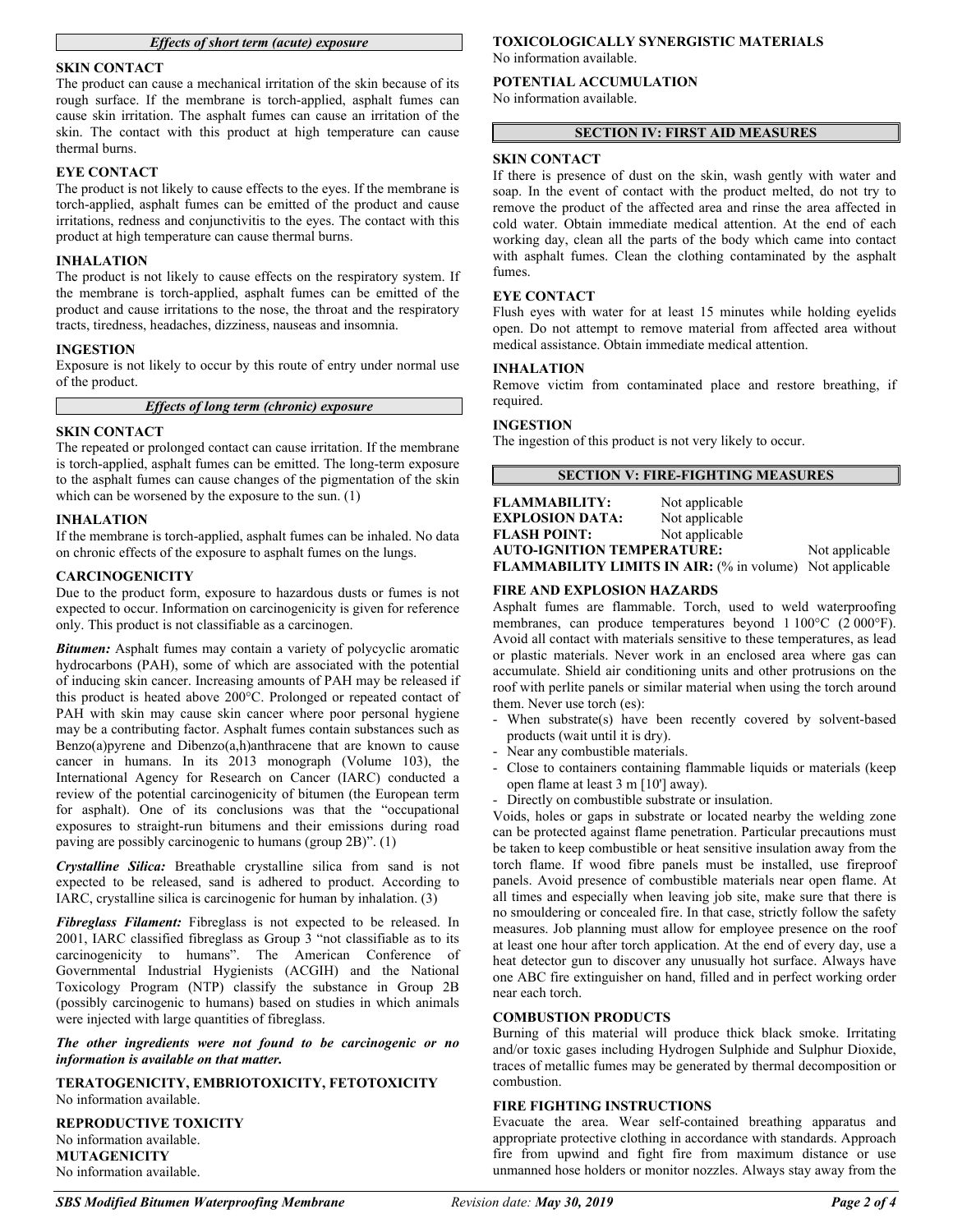containers at the time of the fire considering the high risk of explosion. Move the rolls of membrane from fire area if it can be done without risk. Cool the rolls of membrane with flooding quantities of water until well after fire is out.

**EXTINGUISHING MEDIA:** Foam, CO<sub>2</sub>, sand, chemical powder.

# **SECTION VI: ACCIDENTAL RELEASE MEASURES**

# **RELEASE OR SPILL**

If hot material is spilled, allow enough time to cool completely and remove to a container for disposal. Wear appropriate breathing apparatus (if applicable) and protective clothing. Notify appropriate environmental agencies. Wash spill area with soap and water. Dispose of this material according to local environmental regulations.

# **SECTION VII: HANDLING AND STORAGE**

# **HANDLING**

Soprema's products must be applied by qualified applicators who have received an adequate training, for the prevention and the protection (in particular for the use of the extinguishers) against accidents caused by use of combustible or flammable materials, of liquefied propane gas, open flame, and their material of installation. The present recommendations must be imperatively related to the knowledge of the employees before the application of the products to the building site. Check the construction and the composition of the systems of roof and the walls before welding. Ensure of the cleanliness of the places (debris).

**Precautions of the use of the torch:** Use only proper torching equipment in perfect working order, C.S.A. certified. Never modify torching equipment. Use only proper hoses suited for propane gas of less than 15 m (50'). Verify and tighten all the connections before the use of the equipment. Do not light the torch if a propane odour is present. Never seek a leak with a flame. Use a torch whose gas output is adjustable with stopping device. Follow the specifications, notices and documentations of the manufacturers.

#### **STORAGE**

Flashings must be stored in such a way to prevent any creasing, twisting, scratches and other damages of the roof. The materials must be protected adequately and stored permanently away from flames or welding sparks, protected from bad weather and any harmful substances. Store self-adhesive membranes away from the sun.

# **SECTION VIII: EXPOSURE CONTROLS / PERSONAL PROTECTION**

**HANDS:** Wear resistant gloves.

**RESPIRATORY:** If the TLV for dust is exceeded, if use is performed in a poorly ventilated confined area, use an approved respirator in accordance with standards.

**EYES:** Wear safety goggles in accordance with standards.

**BODY:** Wear adequate protective clothes. Do not wear synthetic fabric. Remove clothing contaminated with solvents. **OTHERS:** Eye bath and safety shower.

# **SECTION IX: PHYSICAL AND CHEMICAL PROPERTIES**

| <b>PHYSICAL STATE:</b>                                         | Solid                    |  |
|----------------------------------------------------------------|--------------------------|--|
| <b>ODOUR AND APPEARANCE:</b> Black membrane with asphalt odour |                          |  |
| <b>ODOUR THRESHOLD:</b>                                        | Not available            |  |
| <b>VAPOUR PRESSURE (20°C):</b>                                 | Not applicable           |  |
| VAPOUR DENSITY (air = 1):                                      | Not applicable           |  |
| <b>EVAPORATION RATE (Butyl acetate = 1):</b>                   | Not applicable           |  |
| <b>BOILING POINT (760 mm Hg):</b>                              | Not applicable           |  |
| <b>FREEZING POINT:</b>                                         | Not applicable           |  |
| SPECIFIC GRAVITY $(H2O = 1)$ :                                 | Variable                 |  |
| SOLUBILITY IN WATER (20°C):                                    | None                     |  |
| VOLATIL ORGANIC COMPOUND CONTENT (V.O.C.):                     |                          |  |
|                                                                | Not measurable $(0 g/L)$ |  |
| <b>VISCOSITY:</b>                                              | Not applicable           |  |

# **SECTION X: STABILITY AND REACTIVITY**

**STABILITY:** This material is stable. **CONDITIONS OF REACTIVITY:** Avoid excessive heat. **INCOMPATIBILITY:** Acid and strong basis and organic solvents and greasy substances.

**HAZARDOUS DECOMPOSITION PRODUCTS:** None identified. **HAZARDOUS POLYMERISATION:** None.

# **SECTION XI: TOXICOLOGICAL INFORMATION**

*Effects of Short-Term (Acute) Exposure*

*No information available.*

*Effects of Long-Term (Chronic) Exposure*

# **CARCINOGENICITY**

*Bitumen:* Data from experimental studies in animals and cultured mammalian cells indicate that laboratory-generated roofing asphalt fume condensates are genotoxic and cause skin tumours. (2)

*Crystalline Silica:* Several studies have shown an increased incidence of lung tumours in rats exposed to quartz by inhalation for up to 2 years. IARC has determined that there is sufficient evidence that quartz is carcinogenic to experimental animals. (3)

*The other ingredients were not found to be carcinogenic or no information is available on that matter.*

#### **REPRODUCTIVE EFFECTS**

No information available.

**TERATOGENICITY, EMBRYOTOXICITY, FETOTOXICITY** No information available.

#### **MUTAGENICITY**

*Crystalline Silica:* None according to the available information.

*No information available about the other ingredients.*

#### **SYNERGISTIC MATERIALS**

Tobacco smoke increases the effects of silica dust on respiratory system. Simultaneous exposure to known carcinogens as benzo (a), pyrene, can increase the carcinogenicity of crystalline silica.

# **SECTION XII: ECOLOGICAL INFORMATION**

#### **ENVIRONMENTAL EFFECTS** No data.

#### **BIODEGRADABILITY**

This product is not biodegradable. No possible bioaccumulation and unlikely bioconcentration in the food chain.

# **SECTION XIII: DISPOSAL CONSIDERATIONS**

#### **WASTE DISPOSAL**

This product is not hazardous waste. Consult local, provincial, territory or state authorities to know disposal methods. This material is not listed by the EPA as hazardous waste according to the Resource Conservation and Recovery Act (RCRA) of the United States. No Environmental Protection Agency (EPA) waste numbers are applicable for this product.

# **SECTION XIV: TRANSPORT INFORMATION**

This product is not regulated by Department of Transportation (DOT) and Transportation Dangerous Goods (TDG).

# **SECTION XV: REGULATORY INFORMATION**

- **DSL:** All constituents of this product are included in the Domestic Substances List (Canada).
- **TSCA:** All constituents of this product are listed on the Toxic Substances Control Act Inventory (TSCA – United States).
- **Prop. 65:** This product contains chemicals known to the State of California to cause cancer or reproductive toxicity.

*SBS Modified Bitumen Waterproofing Membrane Revision date: May 30, 2019 Page 3 of 4*